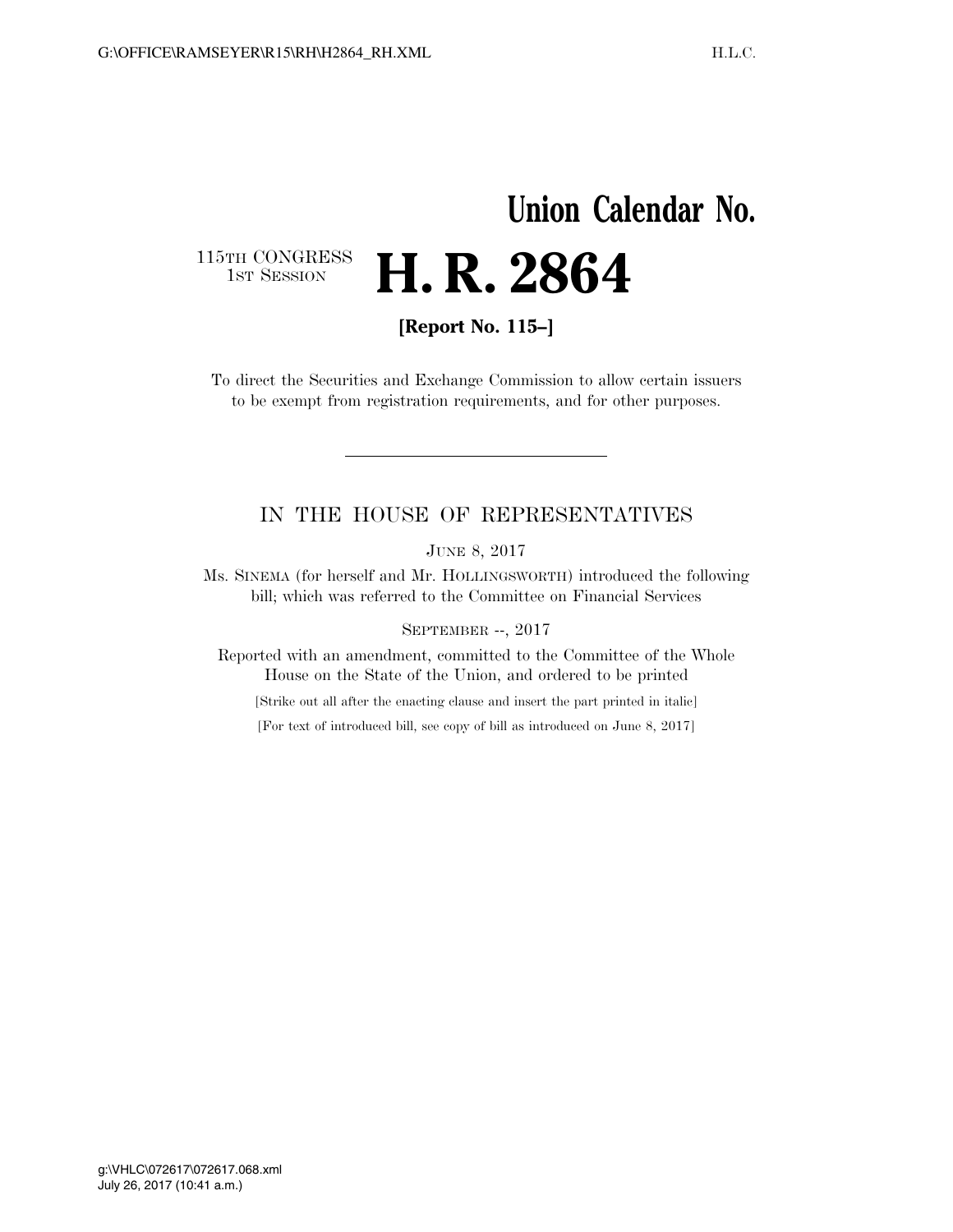## **A BILL**

To direct the Securities and Exchange Commission to allow certain issuers to be exempt from registration requirements, and for other purposes.